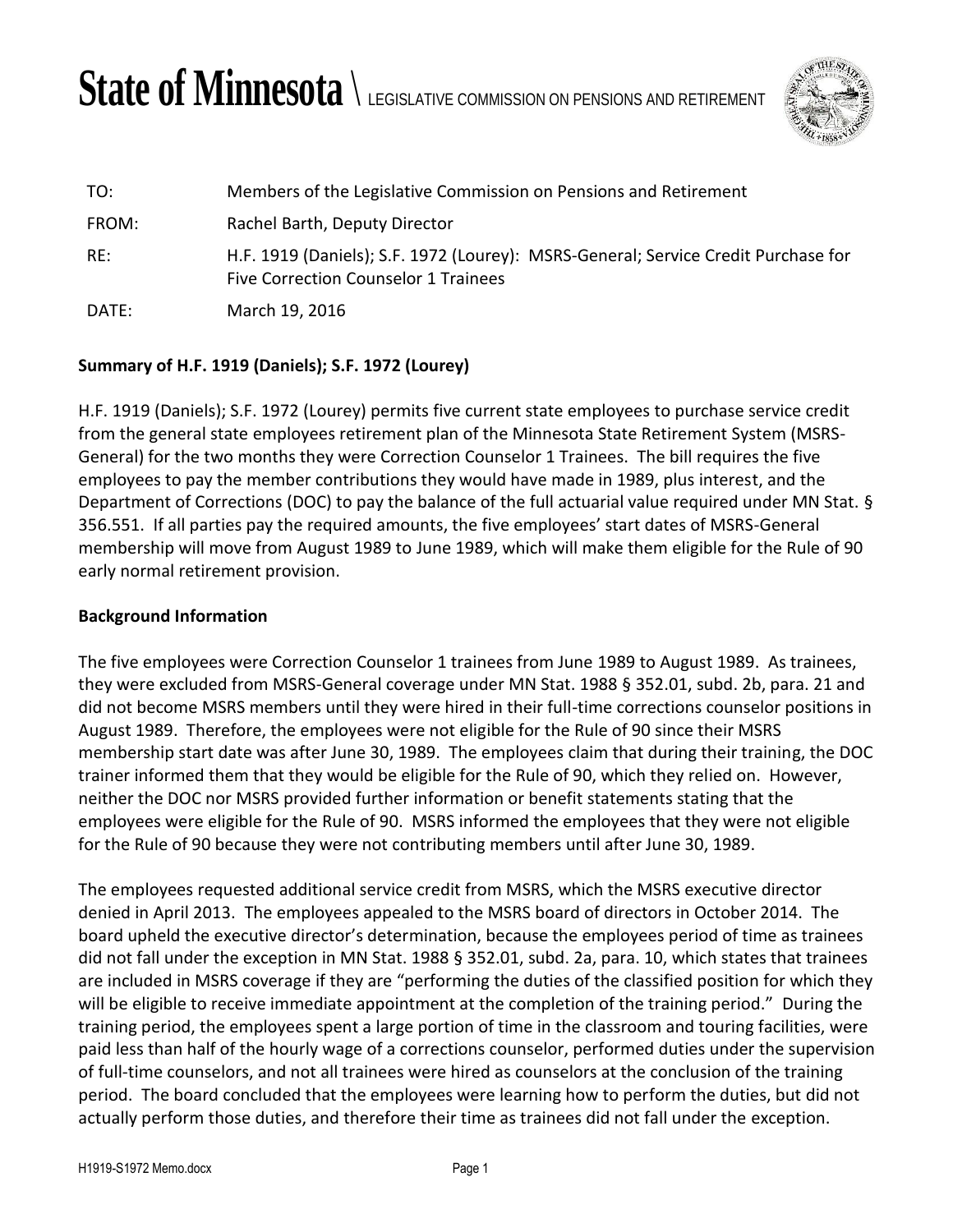The employees appealed the board's decision to the Minnesota Court of Appeals. On August 17, 2015, the court held that the board's decision to deny the employees' request for additional service credit was supported by substantial evidence that the employees did not fall under the statutory trainee exception. The court also held that MSRS does not have to provide the Rule of 90 to the employees because their DOC trainer allegedly stated they would be eligible. The court stated that, assuming the DOC trainer did make such a statement, he or she merely made a mistake and did not have the authority to change state statute. The court affirmed the MSRS board's decision that the employees are ineligible for the Rule of 90.

## **Policy Considerations**

H.F. 1919 (Daniels); S.F. 1972 (Lourey) raises the following pension and public policy issues:

1. No Evidence of Error. Based on the facts presented in the Court of Appeals decision, there does not appear to be evidence of an error. Under the applicable statute, the employees were excluded from MSRS coverage because they were trainees and did not become eligible for MSRS coverage until after June 30, 1989. Based on the information the MSRS board and Court of Appeals relied on, the employees training period does not satisfy the statutory exception that provides MSRS coverage to trainees, because the employees did not perform the duties of a corrections counselor during the training period. The employees were therefore not erroneously excluded from coverage by the DOC or MSRS.

The employees also assert that they relied on the DOC trainer's statement that their period of training would qualify them for the Rule of 90 and should therefore be eligible. The employees have not provided any documents from the DOC or MSRS that state that they are eligible for Rule of 90. If the DOC did make such a statement, it was a misinterpretation of the statute, not wrongful conduct, and as the Court of Appeals noted, the DOC does not have the authority to provide a retirement benefit that is contrary to statute. Employing units do not always properly interpret the applicable retirement law and approval of the proposed legislation based on a misstatement of one DOC trainer and alleged reliance without evidence of an actual employer or retirement plan error could set an inappropriate precedent.

2. Precedent and the Appeals Process. There does not appear to be precedent for providing retirement coverage for a group or individual for service ineligible for coverage without evidence of retirement plan or employer error. There are past examples of the Legislative Commission on Pensions and Retirement (LCPR) approving legislation that permitted an individual to purchase service credit for periods of employment that were ineligible for public retirement plan coverage and therefore gain eligibility for the Rule of 90. Those cases presented employer or retirement plan errors that involved either erroneous coverage exclusion that the statute provided for or consistent written and spoken communication to the group or individuals that they were eligible for the Rule of 90 from the retirement plan. Based on the facts presented to the MSRS board and Court of Appeals, the employees' training period did not satisfy the requirements in the statutory exception that would have provided them with retirement coverage. Also, although the employees claim that the DOC trainer informed them that they were eligible for the Rule of 90, there is no evidence of consistent written or spoken communication from the DOC or MSRS stating that the employees were eligible. Allowing the five employees to purchase service credit for a period of employment ineligible for MSRS coverage and gain Rule of 90 eligibility without evidence of error would set a new precedent.